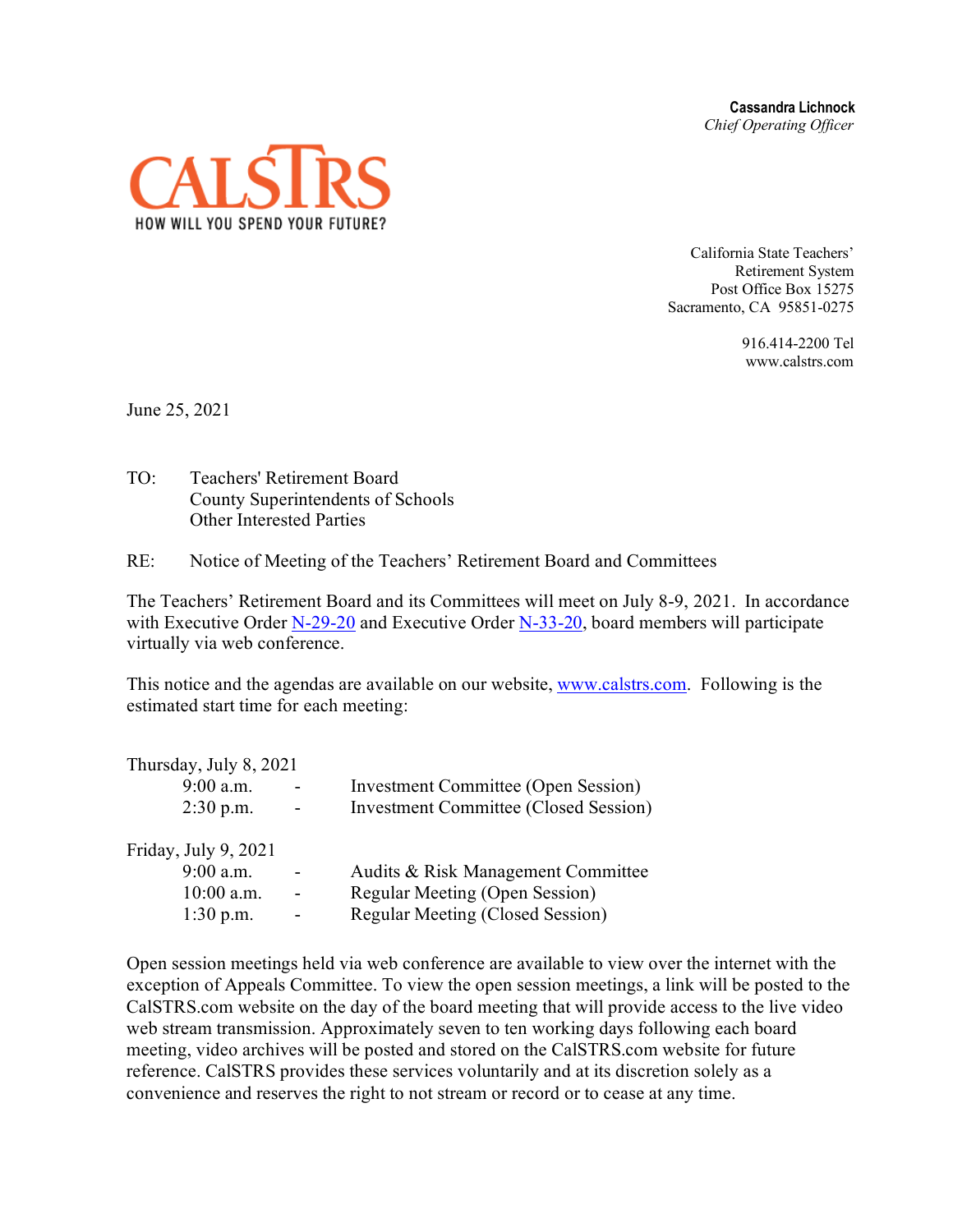Notice of Meetings of the Teachers' Retirement Board and Committees June 25, 2021 Page 2

For this board meeting, in accordance with Executive Order [N-29-20](https://www.gov.ca.gov/wp-content/uploads/2020/03/3.17.20-N-29-20-EO.pdf) and Executive Order [N-33-](https://covid19.ca.gov/img/Executive-Order-N-33-20.pdf)  $20$ , public comment will be taken over the phone. To offer public comment during the meeting: dial (833) 986-0555 to be placed in the queue. You will hear a prompt to state your name and the item number or topic you want to comment on. The audio of the meeting will follow a brief prompt, and you will be able to listen to the meeting while waiting. There is a delay between the call-in audio and the live video web stream audio of this meeting. It is recommended that you only listen to the call-in audio while waiting. Please mute the web stream audio on your electronic device (i.e. computer, tablet, smartphone) when listening or speaking on the phone.

When it is your turn to speak, you will hear a beep, which will place your call into the meeting. Please wait for your cue to speak. Individual comments will be limited to a maximum of three minutes at the discretion of the chairperson. There will be a 30 second warning given by a live person. The sound of a bell will indicate your time has ended. After your comment period is over, your call will be terminated, and you can resume watching the live video web stream on your electronic device.

If you are under 18, please state your first name only and your location or affiliated organization. Please do not share personal identifying information such as your last name, age or school. CalSTRS reserves the right to terminate your call if your comments are disruptive to the meeting or do not follow our guidelines.

Please also note that due to time constraints there may be a limit to the number of callers for public comment per committee.

Comments on agenda items may be submitted in writing to  $Board@CalSTRS.com$  for the record.

If you have any questions regarding this meeting, please contact Executive Office at 916-414- 2200 or [Board@CalSTRS.com.](mailto:Board@CalSTRS.com)

Cm Lichnock

Cassandra Lichnock Chief Operating Officer

Attachments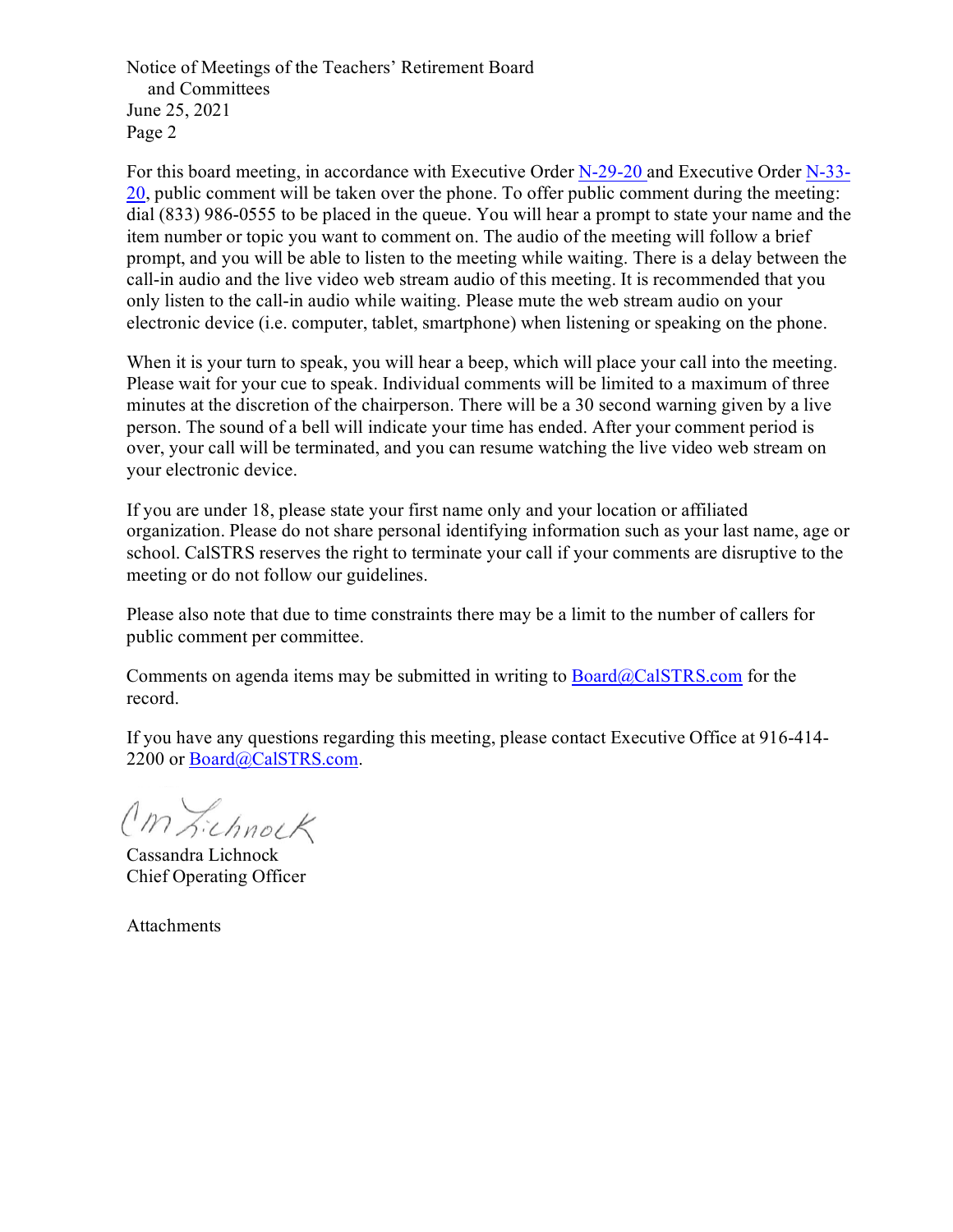# **CALSTRS**

# Investment Committee Agenda

Teachers Retirement Board

July 8, 2021 9:00 a.m. Web Conference **Open Session** # Agenda Items Presenters Time Call to Order and Roll Call Action Item *There will be a public comment period at the end of each agenda item. The time allotment and other terms are subject to change and are at the discretion of the Committee Chair* 1. Approval of Committee Agenda Chairperson **Information Items** 2. \* Opportunities for Statements from the Public Chairperson **Consent Agenda – Action** 3. Approval of Minutes of the June 10, 2021, Investment Committee Meeting – Open Session Chairperson 4. Investment Policy Revisions a. Real Estate Policy Revision – Agility for Collaborative Model – Second Reading b. Global Equity Policy Revision – Benchmark – Second Reading Chairperson 5. Investment Committee Charter Review Chairperson **Consent Agenda – Information** 6. Annual Review of Delegation to Staff Chairperson 7. Report Pursuant to Assembly Bill 2833 Chairperson 8. Collaborative Model Pillar Update Chairperson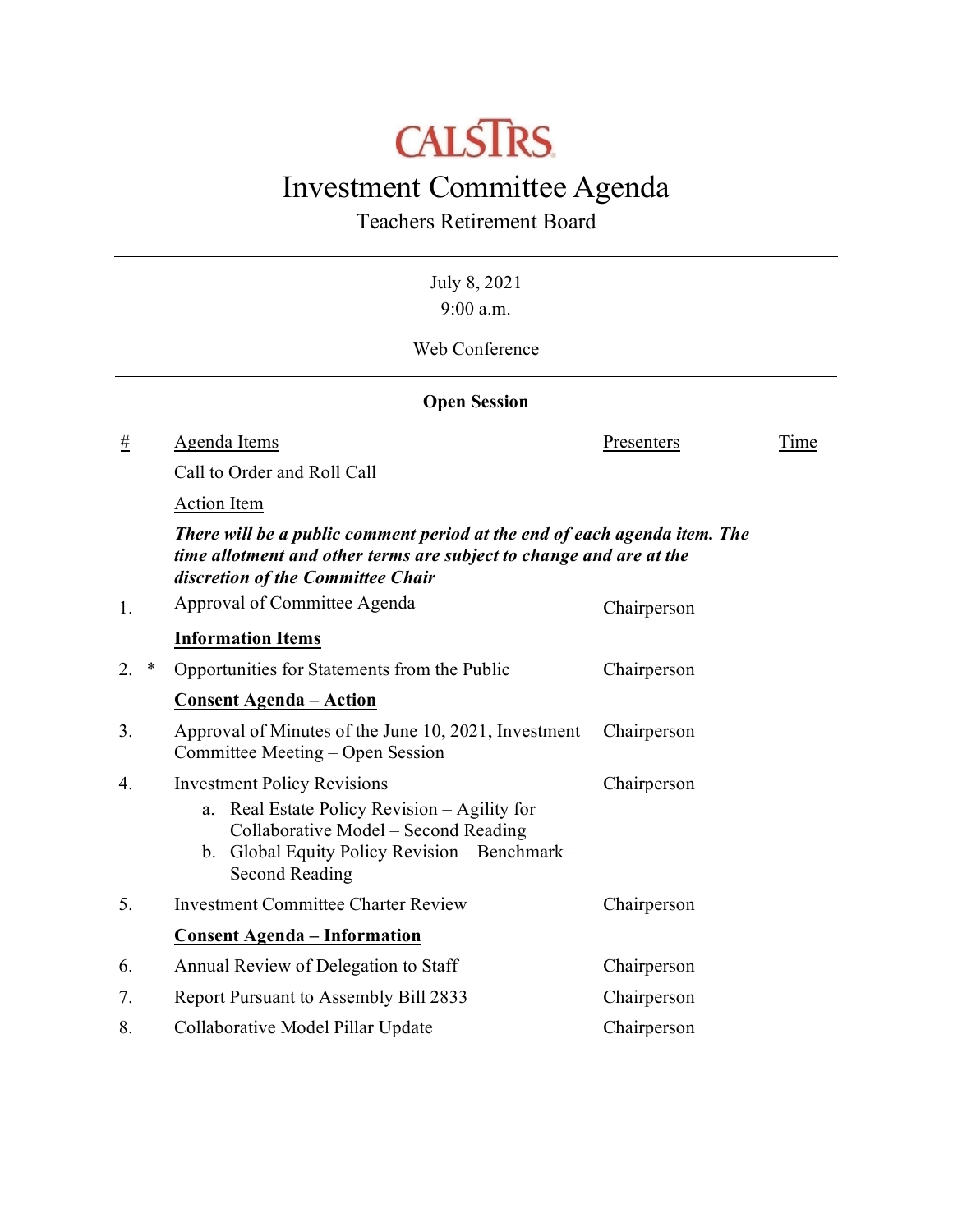|         | Agenda Items                                                                                                                                                                                                                                                                                                                                                                 | Presenters                                                | Time |
|---------|------------------------------------------------------------------------------------------------------------------------------------------------------------------------------------------------------------------------------------------------------------------------------------------------------------------------------------------------------------------------------|-----------------------------------------------------------|------|
|         | <b>Action Items</b>                                                                                                                                                                                                                                                                                                                                                          |                                                           |      |
| 9.      | Fiscal Year 2021-2022 Investment Committee Work<br>Plan                                                                                                                                                                                                                                                                                                                      | Christopher Ailman                                        |      |
| 10.     | Fiscal Year 2021-2022 Investment Business Plans<br>a. 10-Year Financial Plan<br>b. Global Equity<br>c. Fixed Income<br>d. Real Estate<br>e. Private Equity<br>f. Sustainable Investment & Stewardship<br>Strategies<br>g. Inflation Sensitive<br>h. Investment Strategies & Risk<br>i. Risk Mitigation Strategies<br>j. Operations<br>k. Investment Performance & Compliance | Christopher Ailman                                        |      |
| 11.     | Investment Policy & Management Plan Revision –<br><b>Asset Allocation Weights - First Reading</b>                                                                                                                                                                                                                                                                            | Geraldine Jimenez                                         |      |
|         | <b>Information Items</b>                                                                                                                                                                                                                                                                                                                                                     |                                                           |      |
| 12.     | Chief Investment Officer's Report                                                                                                                                                                                                                                                                                                                                            | Christopher Ailman                                        |      |
| 13.     | <b>Investment Policy Revisions</b>                                                                                                                                                                                                                                                                                                                                           |                                                           |      |
|         | Fixed Income Policy Revision – Risk Budget –<br>a.<br><b>First Reading</b>                                                                                                                                                                                                                                                                                                   | Glenn Hosokawa<br>and Rosie<br>Lucchesini-Jack            |      |
|         | b. Sustainable Investment & Stewardship<br>Strategies – Risk Budget – First Reading                                                                                                                                                                                                                                                                                          | Kirsty Jenkinson,<br>Josh Diedesch, and<br>Philip Larrieu |      |
|         | Private Equity Policy Revision - Staff<br>$c_{\cdot}$<br>Discretion – First Reading                                                                                                                                                                                                                                                                                          | Margot Wirth and<br>Rob Ross                              |      |
| 14.     | Diversity in Management of Investments                                                                                                                                                                                                                                                                                                                                       | June Kim and<br>LaShae Badelita                           |      |
| $15. *$ | <b>Review of Information Requests</b>                                                                                                                                                                                                                                                                                                                                        | Chairperson                                               |      |
| 16.     | Draft Agenda for the Next Committee Meeting                                                                                                                                                                                                                                                                                                                                  | Chairperson                                               |      |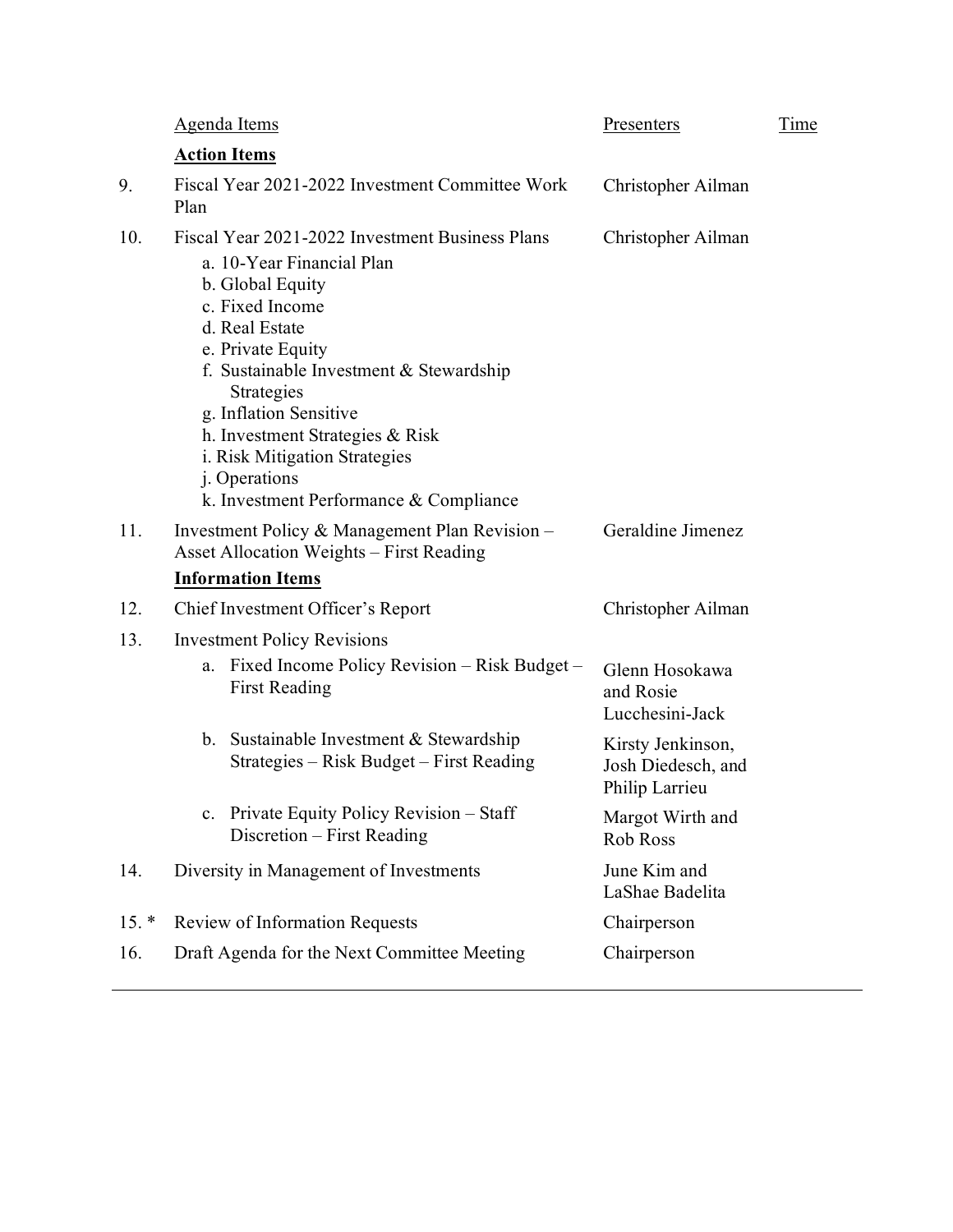#### **Closed Session**

#### 2:30 p.m.

Or Upon the Adjournment of the Open Session

|     | Agenda Items                                                                                                                          | Presenters                          | Time |
|-----|---------------------------------------------------------------------------------------------------------------------------------------|-------------------------------------|------|
|     | <b>Consent Agenda - Action</b>                                                                                                        |                                     |      |
| 17. | Approval of Minutes of the May 14, 2021 and June<br>10, 2021, Investment Committee Meeting – Closed<br>Session (Gov. Code, sec 11126) | Chairperson                         |      |
|     | <b>Information Items</b>                                                                                                              |                                     |      |
| 18. | <b>Tactical Investment Strategy Discussion</b><br>(Gov. Code, sec. 11126(c)(16))                                                      | Investment Staff and<br>Consultants |      |
| 19. | Risk Mitigating Strategies Implementation Update<br>(Gov. Code, sec. $11126(c)(16)$ )                                                 | Steven Tong and<br>Jeff Jaro        |      |
| 20. | Confer with and Receive Advice from Legal Counsel<br>Regarding Pending Litigation<br>(Gov. Code, sec. 11126(e))                       | Brian J. Bartow                     |      |
|     | <b>Adjournment</b>                                                                                                                    |                                     |      |

#### *\* no written material*

Note: Items designated for information are appropriate for committee action if the committee wishes to take action. Items on the agenda of board committees may be referred to the board for discussion and possible action. Agenda items may be taken out of order with the approval of the Chairperson. Board members who are not members of the committee may attend and observe but may not participate in the discussion of agenda items.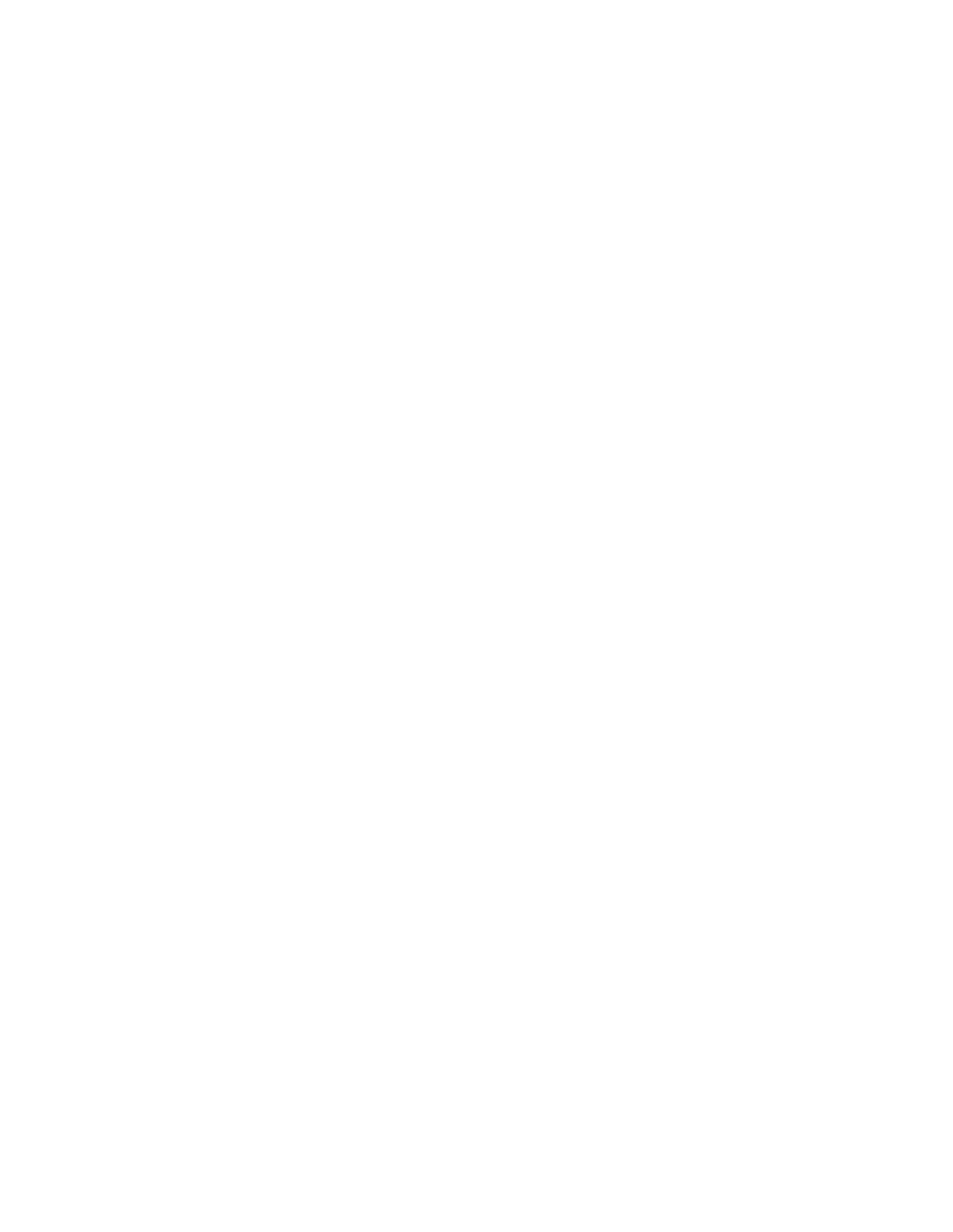# **CALSTRS**

# Audits & Risk Management Committee Agenda

## Teachers' Retirement Board

July 9, 2021 9:00 a.m.

Web Conference

### **Open Session**

# Agenda Items Presenters Time

Call to Order and Roll Call Call Chairperson

#### **Action Item**

*There will be a public comment period at the end of each agenda item. The time allotment and other terms are subject to change and are at the discretion of the Committee Chair*

1. Approval of Committee Agenda Chairperson

#### **Consent Agenda – Action**

2. Approval of Minutes of the March 5, 2021, Audits and Risk Management Committee – Open Session

#### **Consent Agenda – Information**

3. Progress Report on the 2020 Independent Auditor's Report on Internal Control Over Financial Reporting and Management Letter

#### **Action Item**

| 4. | 2021 Internal Audit Plan Mid-Year Progress Report | Larry Jensen/   |
|----|---------------------------------------------------|-----------------|
|    |                                                   | Roseanne Oyoung |

#### **Information Items**

| 5. |   | 2021 Enterprise Compliance Services Plan Mid-Year<br>Progress Report | Cheryl Dietz |
|----|---|----------------------------------------------------------------------|--------------|
| 6. |   | 2021 External Quality Assessment Review                              | Larry Jensen |
| 7. |   | Draft Agenda for the Next Committee Meeting                          | Chairperson  |
| 8. | ∗ | Opportunity for Statements from the Public                           | Chairperson  |
|    |   |                                                                      |              |

#### **Adjournment**

*\* no written material*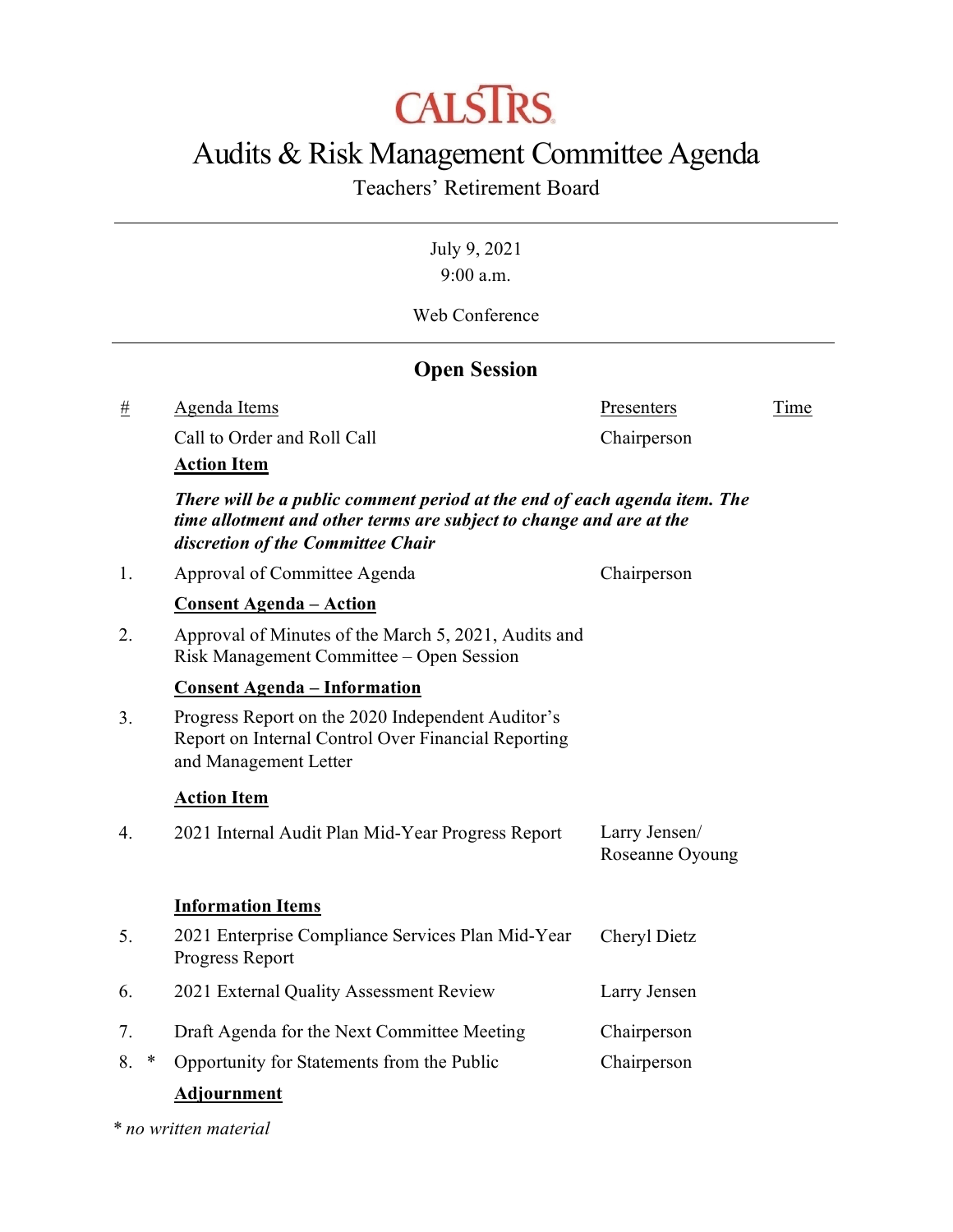Note: Items designated for information are appropriate for committee action if the committee wishes to take action. Items on the agenda of board committees may be referred to the board for discussion and possible action. Agenda items may be taken out of order with the approval of the Chairperson. Board members who are not members of the committee may attend and observe but may not participate in the discussion of agenda items.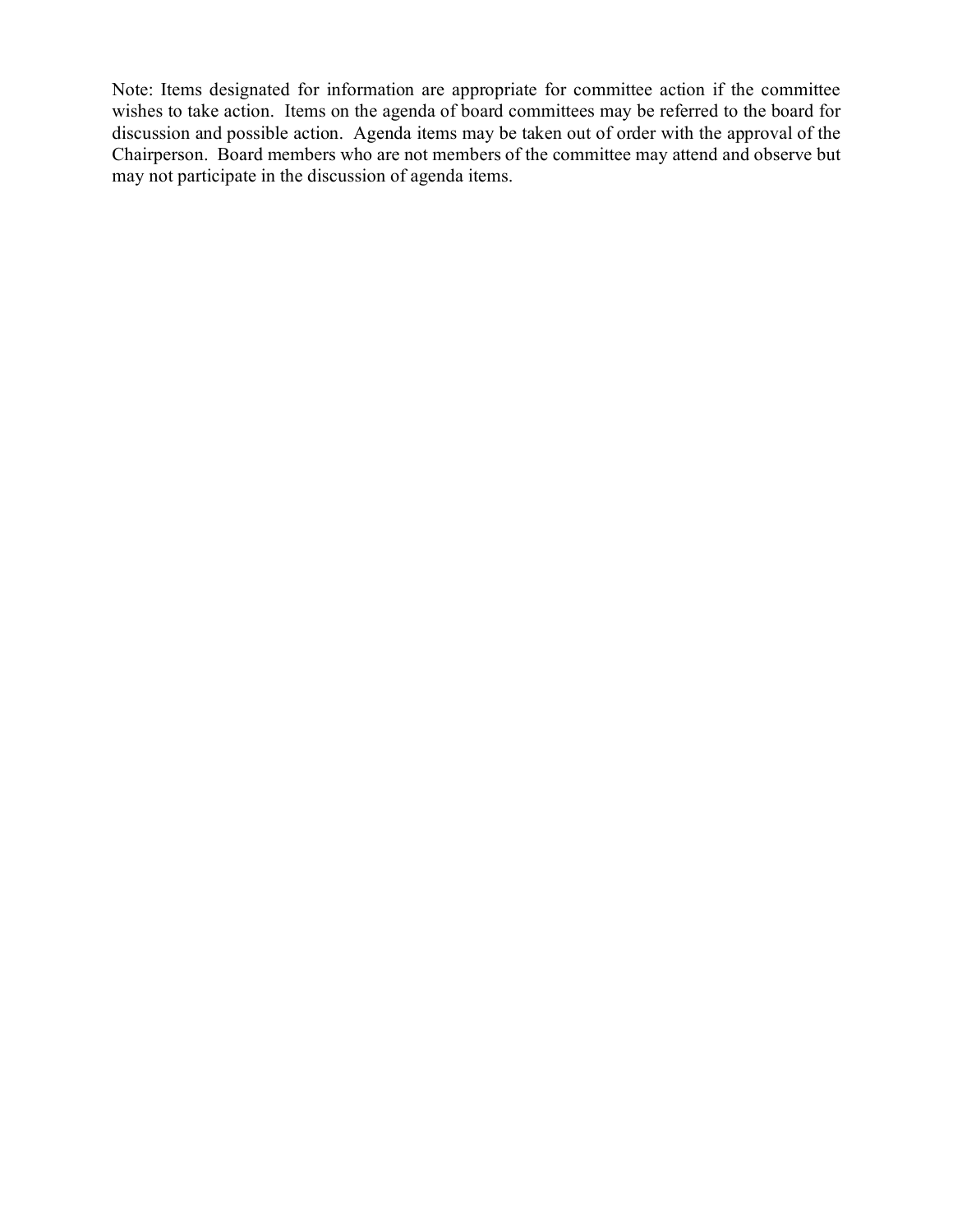

Teachers' Retirement Board

July 9, 2021

10:00 a.m. Or Upon the Adjournment of the Audits and Risk Management Committee

Web Conference

|    | <b>Open Session</b>                                                                                                                                                                                                                                                        |                            |      |
|----|----------------------------------------------------------------------------------------------------------------------------------------------------------------------------------------------------------------------------------------------------------------------------|----------------------------|------|
| #  | <b>Agenda Items</b>                                                                                                                                                                                                                                                        | Presenters                 | Time |
|    | Call to Order and Roll Call                                                                                                                                                                                                                                                |                            |      |
|    | <b>Action Items</b>                                                                                                                                                                                                                                                        |                            |      |
|    | There will be a public comment period at the end of each agenda item. The<br>time allotment and other terms are subject to change and are at the<br>discretion of the Committee Chair.                                                                                     |                            |      |
| 1. | Approval of Agenda                                                                                                                                                                                                                                                         | Chairperson                |      |
| 2. | Proposed Fiscal Year 2021-22 Board/Committee<br>Meeting Work Plan                                                                                                                                                                                                          | Chairperson                |      |
|    | <b>Information Items</b>                                                                                                                                                                                                                                                   |                            |      |
| 3. | CalSTRS Annual Business Plan for 2021-22                                                                                                                                                                                                                                   | Cassandra Lichnock         |      |
| 4. | State and Federal Legislation                                                                                                                                                                                                                                              | Joycelyn Martinez-<br>Wade |      |
| 5. | Pension Solution Project Update                                                                                                                                                                                                                                            | Prashant Mittal            |      |
| 6. | <b>Chief Executive Officer Report</b>                                                                                                                                                                                                                                      | Cassandra Lichnock         |      |
|    | <u> Consent Agenda – Action</u>                                                                                                                                                                                                                                            |                            |      |
| 7. | * Committee Reports<br>a.<br>1) Investment Committee<br>2) Appeals Committee<br>3) Audits and Risk Management Committee<br>4) Benefits and Services Committee<br>5) Board Governance Committee<br>6) Compensation Committee<br>b. Approval of Minutes of the June 9, 2021, | Chairperson                |      |

Regular Meeting Open Session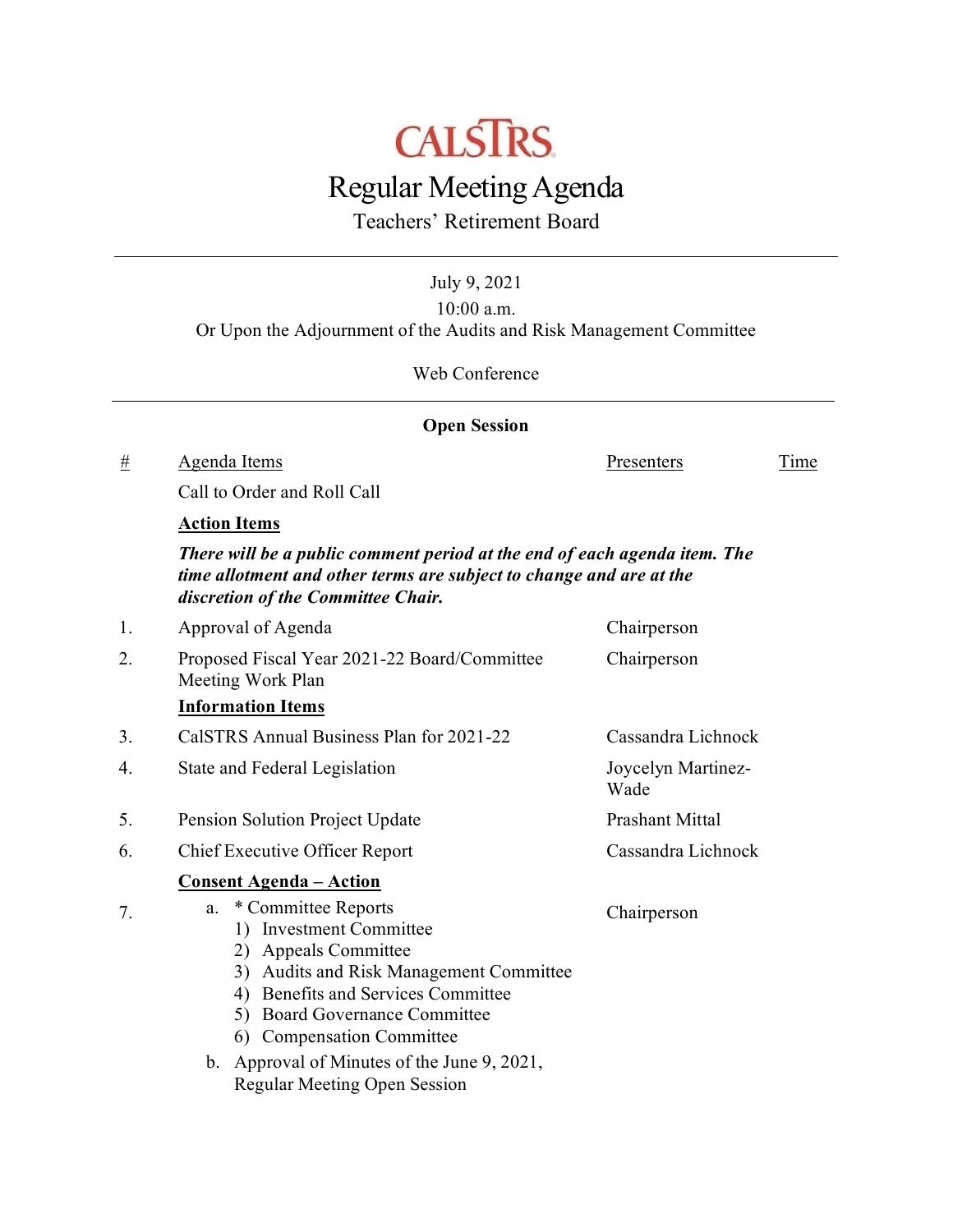| $\#$         | Agenda Items |                                                     | Presenters  | Time |
|--------------|--------------|-----------------------------------------------------|-------------|------|
|              |              | c. Board Member Education                           |             |      |
|              |              | d. Contracts Requiring Board Approval               |             |      |
|              |              | e. Review of CEO Delegation                         |             |      |
|              | f.           | Review of Board Officer and Committee<br>Delegation |             |      |
|              |              | <b>Information Items</b>                            |             |      |
| 8.<br>$\ast$ |              | Items Referred by Committee for Board Decision      | Chairperson |      |
| $\ast$<br>9. |              | New Business / Review of Information Requests       | Chairperson |      |
| 10.          |              | Draft Agenda for Next Meeting                       | Chairperson |      |
| $11.*$       |              | Opportunity for Statements from the Public          | Chairperson |      |

#### **Closed Session**

# 1:30 p.m.

Or Upon the Adjournment of the Regular Meeting Open Session

| #      | <b>Agenda Items</b>                                                                                             | Presenters         | Time |
|--------|-----------------------------------------------------------------------------------------------------------------|--------------------|------|
|        | <b>Action Item</b>                                                                                              |                    |      |
| 12.    | Evaluation of CIO Base Salary Adjustment (Gov. Code,<br>sec. 11126(a), (b), (g)(1))                             | Chairperson        |      |
| 13.    | Setting of CEO Performance Targets for the 2021-22<br>Performance Year (Gov. Code, sec. $11126(a)$ , (b), (g))  | Chairperson        |      |
|        | <b>Consent Agenda - Action</b>                                                                                  |                    |      |
| 14.    | Approval of Minutes of the June 9, 2021, Regular<br>Meeting – Closed Session (Gov. Code, sec. 11126)            | Chairperson        |      |
|        | <b>Consent Agenda - Information</b>                                                                             |                    |      |
| $15.*$ | Committee Reports (Gov. Code, Sec. 11126)                                                                       | Chairperson        |      |
|        | <b>Investment Committee</b><br>a <sub>1</sub><br><b>Appeals Committee</b><br>$b_{1}$                            |                    |      |
|        | <b>Information Items</b>                                                                                        |                    |      |
| 16.    | Chief Executive Officer Briefing on Performance and<br>Personnel Issues (Gov. Code, sec. $11126(a)$ , (b), (g)) | Cassandra Lichnock |      |
| $17.*$ | Confer with and Receive Advice from Legal Counsel<br>Regarding Pending Litigation (Gov. Code, sec.<br>11126(e)  | Brian J. Bartow    |      |
|        |                                                                                                                 |                    |      |

### **Adjournment**